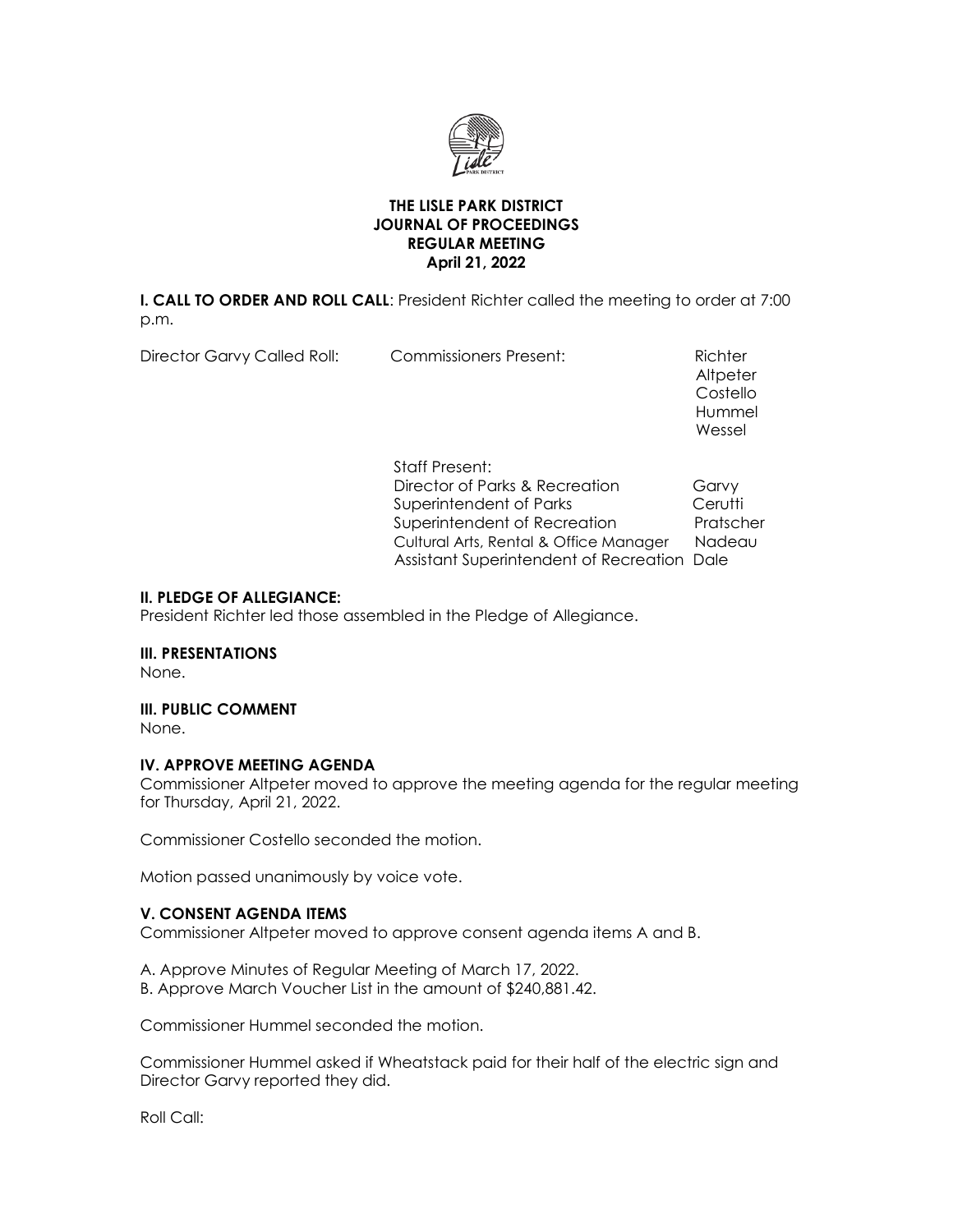Ayes: Altpeter, Hummel, Costello, Wessel, Richter Absent: None. Nays: None.

Motion passed.

# **VI. COMMUNICATIONS**

None.

### **VII. UNFINISHED BUSINESS**

A. Consulting Agreement for Strategic Master Planning Services between the Lisle Park District and PROS Consulting Inc.

Commissioner Hummel asked about the contract saying, "an Illinois municipal corporation." Director Garvy said he will verify, saying it usually says "an Illinois park district."

Commissioner Wessel asked what next steps were. Director Garvy stated the District and consultants will schedule a kick-off meeting where background documents will be verified and provided, and a project schedule will be finalized.

Commissioner Costello moved to approve a Consulting Agreement between PROS Consulting Inc. and the Lisle Park District for Strategic Master Plan services in the amount of \$120,000.00.

Commissioner Altpeter seconded.

Roll Call: Ayes: Altpeter, Hummel, Costello, Wessel, Richter Absent: None. Nays: None.

Motion passed.

# **VIII. NEW BUSINESS**

None.

# **IX.STAFF REPORTS**

President Richter asked for an update on how the CivicRec launch was going. Superintendent Pratscher gave an update and overview of the process, saying each program now links directly to the registration portal. The District processed 4,000 transactions and over \$551,000 since April 1, which is about a 20% increase from 2019. Camp Summer Quest has a waitlist that averages 34 campers per week and staff are now looking into other options. He reported Manager Nadeau is going to be offering an art camp. He said the District has also sold almost 400 pool passes to Sea Lion Aquatic Park.

Commissioner Hummel asked how staffing was going on lifeguards. Pratscher reported there is an industry wide shortage, and the District needs about 20 more. Superintendent Cerutti reported that the Parks Department usually has 18-20 seasonals and they have 1- 2, they have been outsourcing more services, utilizing volunteer groups and the DuPage County Sheriff's Work Alternative Program as much as possible. He reported that without seasonal employees, the parks department's focus will remain largely on trash removal and weed control, as well as athletic field preparations without much time for other tasks.